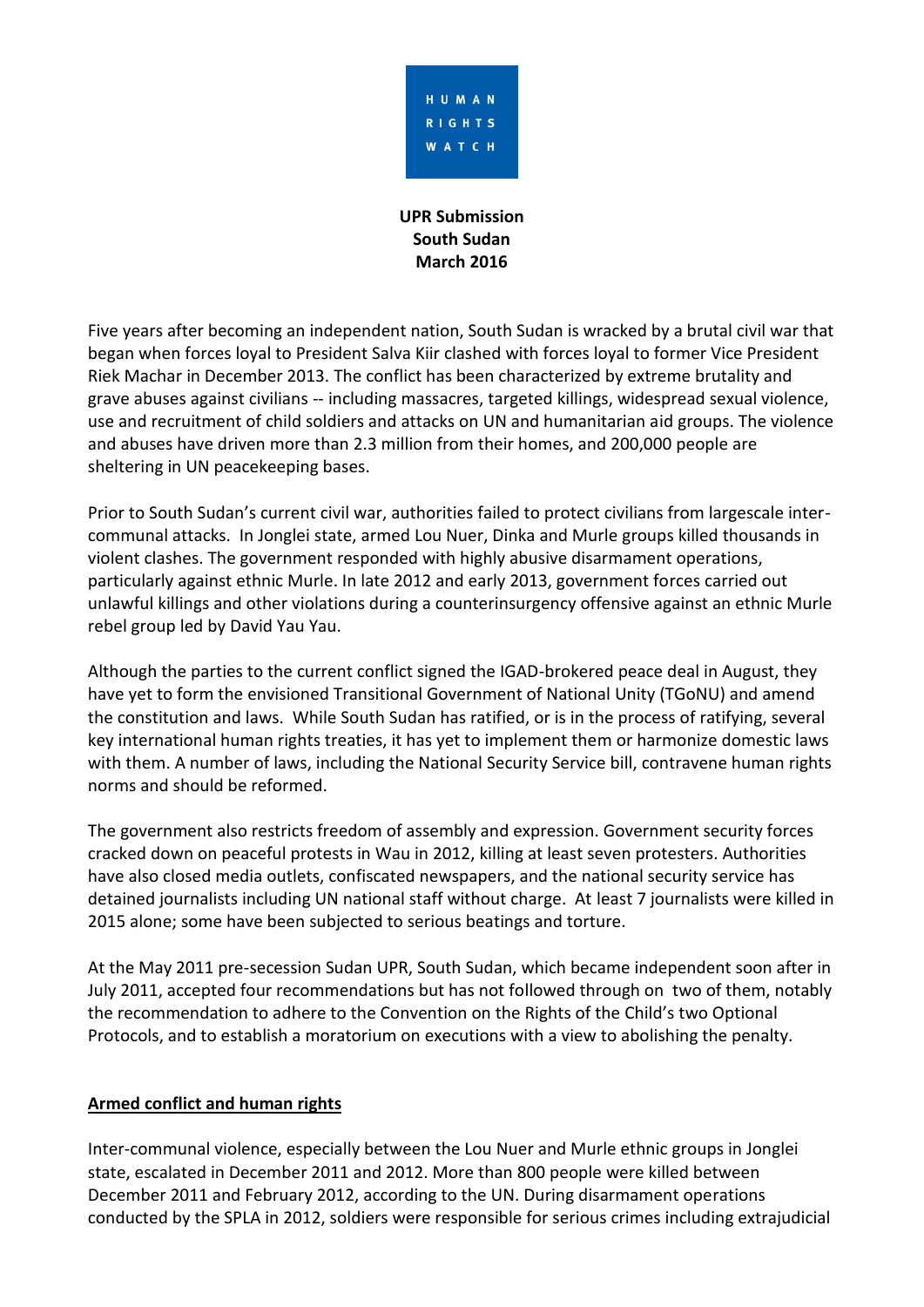killings, severe beatings and torture to extract information about the location of weapons. Soldiers also fought a Murle rebel group and were responsible for unlawful killings of civilians and other violations in early 2013.

On December 15, 2013, following months of growing political tensions within the ruling Sudan People's Liberation Movement (SPLM), members of the Sudan People's Liberation Army (SPLA) loyal to president Salva Kiir clashed with those loyal to former vice-president Riek Machar. Within hours of the start of South Sudan's new war, horrific attacks took place on civilians in Juba. In one gruesome incident, government forces rounded up between 200 and 400 Nuer men and massacred all but 13 of them at a former police compound in Juba.

The fighting quickly spread to Jonglei, Upper Nile and Unity states. Bor, Malakal and Bentiu changed hands multiple times, with the armed forces conducting house-to-house searches, arbitrary arrests and killings of civilians, who were often targeted based on their ethnicity. Forces from both parties attacked churches and mosques, hospitals, schools and UN peacekeepers' camps sheltering civilians. Human Rights Watch documented the use of cluster bombs near Bor town in February 2014 possibly by South Sudanese or Ugandan forces.

The unlawful attacks constitute war crimes and in some cases may constitute crimes against humanity.

In mid-2015 the government launched one of the most abusive offensives of the conflict to reclaim opposition-controlled areas in Unity state. Government and allied forces killed, raped and abducted hundreds of civilians, pillaged and burnt entire villages and stole hundreds of thousands of cattle.

Despite a IGAD brokered peace agreement signed by the warring parties in August 2015, fighting spread to previously untouched regions. In the Western Equatoria region government soldiers carried out abusive counterinsurgency operations against local suspected rebels groups, including extrajudicial killings, illegal detentions and enforced disappearances.

On February 18 2016, a UN base hosting almost 50,000 IDPs in Malakal came under attack. Credible reports indicate that SPLA soldiers penetrated into the camp, shooting indiscriminately and burning tents and shelters. At least 25 people were killed and more than 120 IDPs wounded. The attack was not the first armed attack on UN protection sites; an armed attack on Bor in April 2014 killed more than 50 camp residents. To date, no one has been held accountable.

In many locations across the country, government and opposition forces have actively prevented humanitarian actors and UN peacekeepers from moving freely and fulfilling their respective mandates. Access has been blocked to the Wau Shilluk area of Upper Nile, to parts of Mundri, in Western Equatoria, and areas around Wau, in Western Bahr el-Ghazal.

#### **Recommendations:**

- Ensure all forces, including any affiliated militia forces, immediately cease all violations of international human rights and humanitarian law.
- Ensure unimpeded access for humanitarian aid organizations to all populations in need of assistance and ensure that humanitarian and medical facilities, staff, and material, including food stocks, are not subject to attacks, looting, or diversion.
- Investigate the use of cluster bombs and promptly join the 2008 Convention on Cluster Munitions.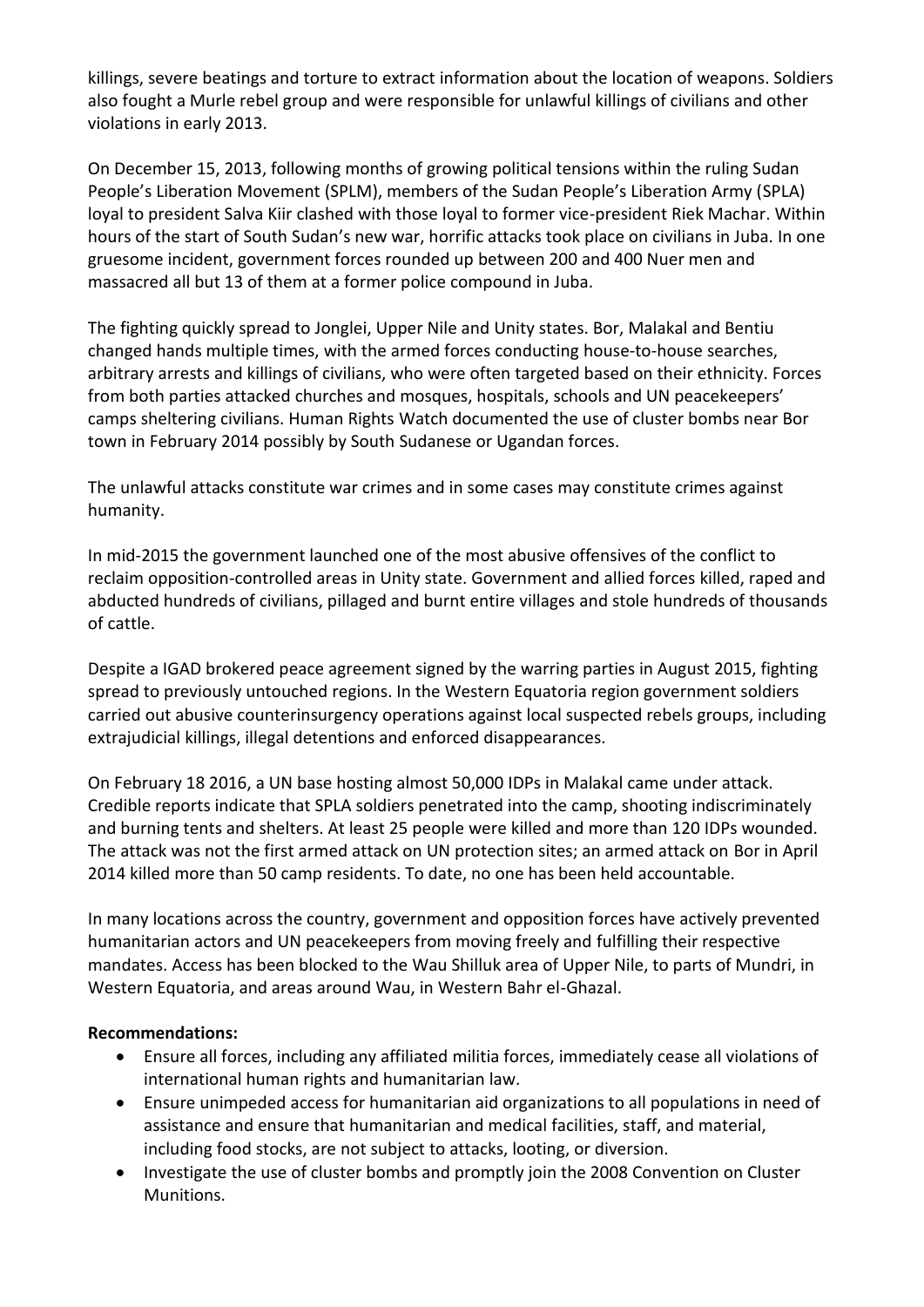#### **Sexual violence during conflict**

South Sudanese women and girls have faced extremely high levels of sexual violence during the conflict. Women and girls regularly experience the brunt of attacks and accounts gathered by Human Rights Watch since the beginning of the conflict highlight the recurrent use of rape and other forms of sexual violence as a war tactic.

During a government offensive in Unity state in 2015, government soldiers and affiliated militias engaged in widespread sexual violence including rapes, abduction and sexual slavery. In Upper Nile state, another region brutally affected by the war, women and girls were raped, beaten, abducted, and disappeared by all parties to the conflict.

The harrowing scale and cruel nature of the crimes, illustrated by numerous cases of gang rapes and sexual violence against children and pregnant women, is evocative of the use of sexual violence by the parties to the conflict as an intentional strategy to punish and terrorize civilian populations.

The conflict, mass displacements and ensuing humanitarian crisis have meant that large numbers of survivors of sexual violence have been unable to report it and receive adequate psychological and medical treatment in a timely manner.

### **Recommendations:**

- Issue clear, public orders to all armed forces, military intelligence, and allied militia to prevent, end and punish all abuses, including crimes of sexual and gender-based violence;
- Conduct prompt, impartial and independent investigations into alleged abuses and hold perpetrators to account;
- Ensure provision of comprehensive and non-discriminatory health services to women and girls who have experienced sexual violence.

# **Recruitment of Children**

Although South Sudan signed an action plan with the UN in March 2012 to end the use of child soldiers and order their release from the SPLA, the forced recruitment and use of minors by the army continued. Since the beginning of the 2013 civil war, both government and opposition forces have forcibly recruited and used thousands of children. In 2015, Matthew Puljang, the government's second-in-command in Unity state, used hundreds of child soldiers during a long offensive campaign. UNICEF estimates that between 15,000 and 16,000 children were used as soldiers during the conflict. Despite promises by the government and rebel forces, thousands of children have yet to be demobilized.

Despite an August 2013 zero tolerance policy established by the SPLA with regards to the recruitment of child soldiers and occupation of schools, schools continued to be attacked and occupied throughout the country, and by both parties to the conflict since the beginning of the new civil war.

#### **Recommendations**:

- Ensure the swift and orderly release of all child soldiers under custody of either of the parties to the South Sudan civil war;
- Investigate and prosecute commanders responsible for child soldier recruitment and military use;
- Free all schools that remain occupied by the armed forces.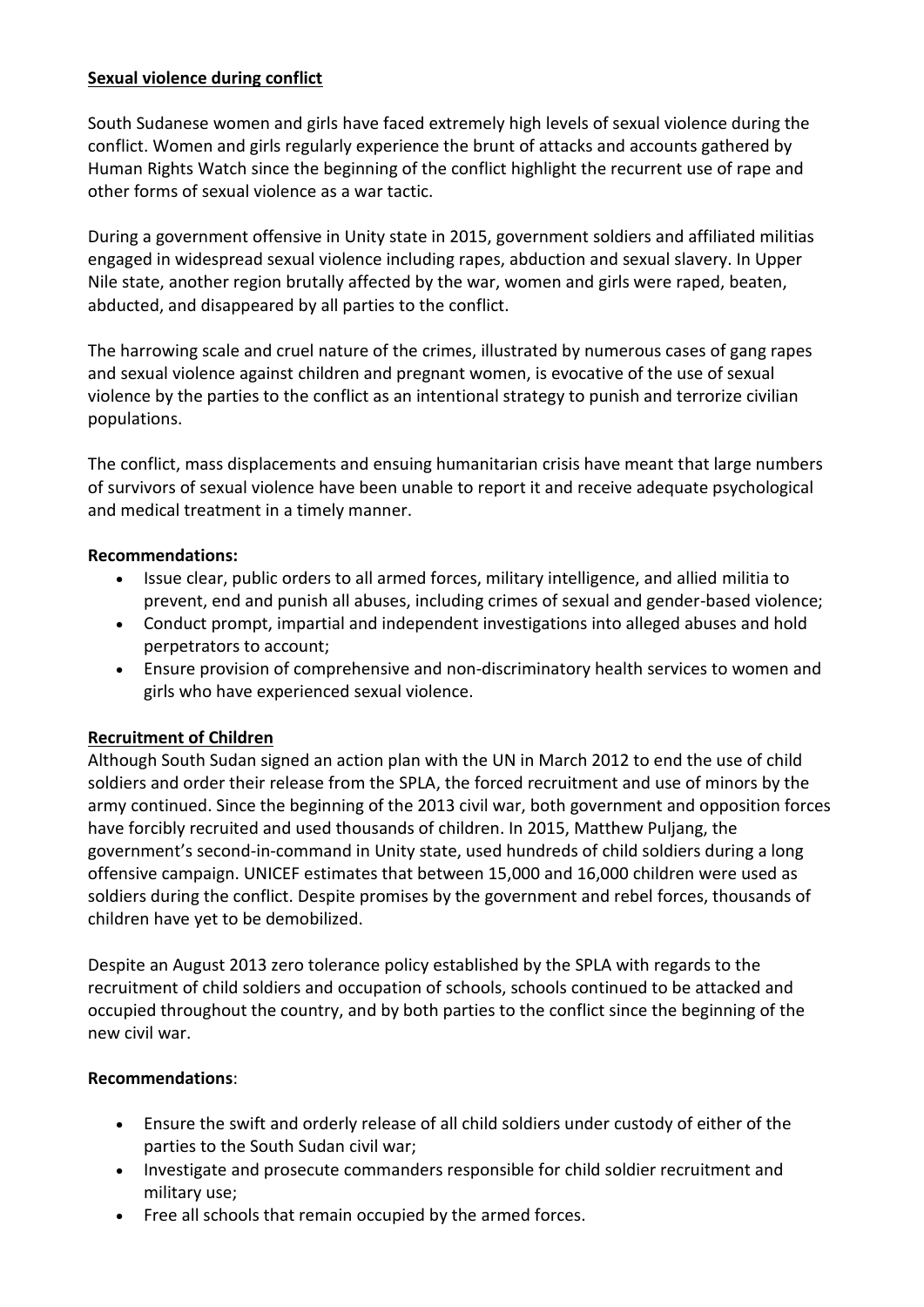### **Freedom of Assembly and Expression**

South Sudan's constitution provides for freedom of assembly and expression, and South Sudan has expressed its intention to ratify the International Covenant for Civil and Political Rights, though the instrument of ratification has yet to be deposited/finalized. In the pre-secession UPR in 2011, Sudan accepted the recommendation to ratify the International Covenant on Civil and Political Rights. However, the government has restricted both freedoms consistently before and during the current conflict.

Prior to the conflict, authorities detained media workers. In December 2011, the national security service detained the editor of The Destiny newspaper for almost two weeks. In May 2012, in Rumbek, police also arrested and detained for two days a radio journalist, Ayak Dhieu Apar, after a show perceived as critical of the police forces. In Bentiu, the same month, journalist Bonifacio Taban Kuich was detained and questioned for three days regarding an article he wrote about the grievances of SPLA widows. In May 2013, the Juba Monitor's editor and managing editor were arrested, detained and subsequently released for allegedly defaming the deputy minister of the interior.

Three media laws adopted by the South Sudanese Legislative Assembly in July 2013 failed to create an environment conducive to, and protective of, freedom of expression.

During the current conflict, journalists have been killed, detained and harassed. In 2015 alone, seven journalists were killed in unclear circumstances. In one case, reporter Peter Julius Moi was assassinated while he walked back home, days after president Kiir publicly threatened to kill journalists "working against the country." In 2012, Isaiah Abraham, a well-known political commentator and journalist, was also killed outside his home by unknown gunmen. Both killings remain unpunished.

The National Security Service (NSS) have detained journalists for long periods. In one particularly harrowing case, Joseph Afandi, a journalist with the Arabic daily *Al Tabeer*, was arrested on December 29, 2015 and detained incommunicado by national security officials for six weeks. Following his release, he was reportedly abducted on March 4 by unknown persons then released four days later near a cemetery, having been tortured.

Media organizations have been shut down, and civil society activists detained. In December 2014, the NSS seized the print run of the Nation Mirror newspaper and in January 2015, they shut down the paper down. In August 2015, NSS officers shut down two other newspapers, *Al Rai* and *The Citizen*, as well as an organization producing radio programs. In 2015, a group of 13 activists were arrested in Wau after denouncing abuses by security forces. They were released after they published an apology.

Freedom of assembly has also come under fire in South Sudan. In December 2012, security forces killed eight peaceful protesters in Wau, and unlawfully arrested dozens of other demonstrators, in an incident that was never properly investigated. No members of the security forces were held accountable.

#### **Recommendations**

- Investigate the killings of journalists and hold perpetrators to account;
- End harassment and unlawful detention of media and civil society members;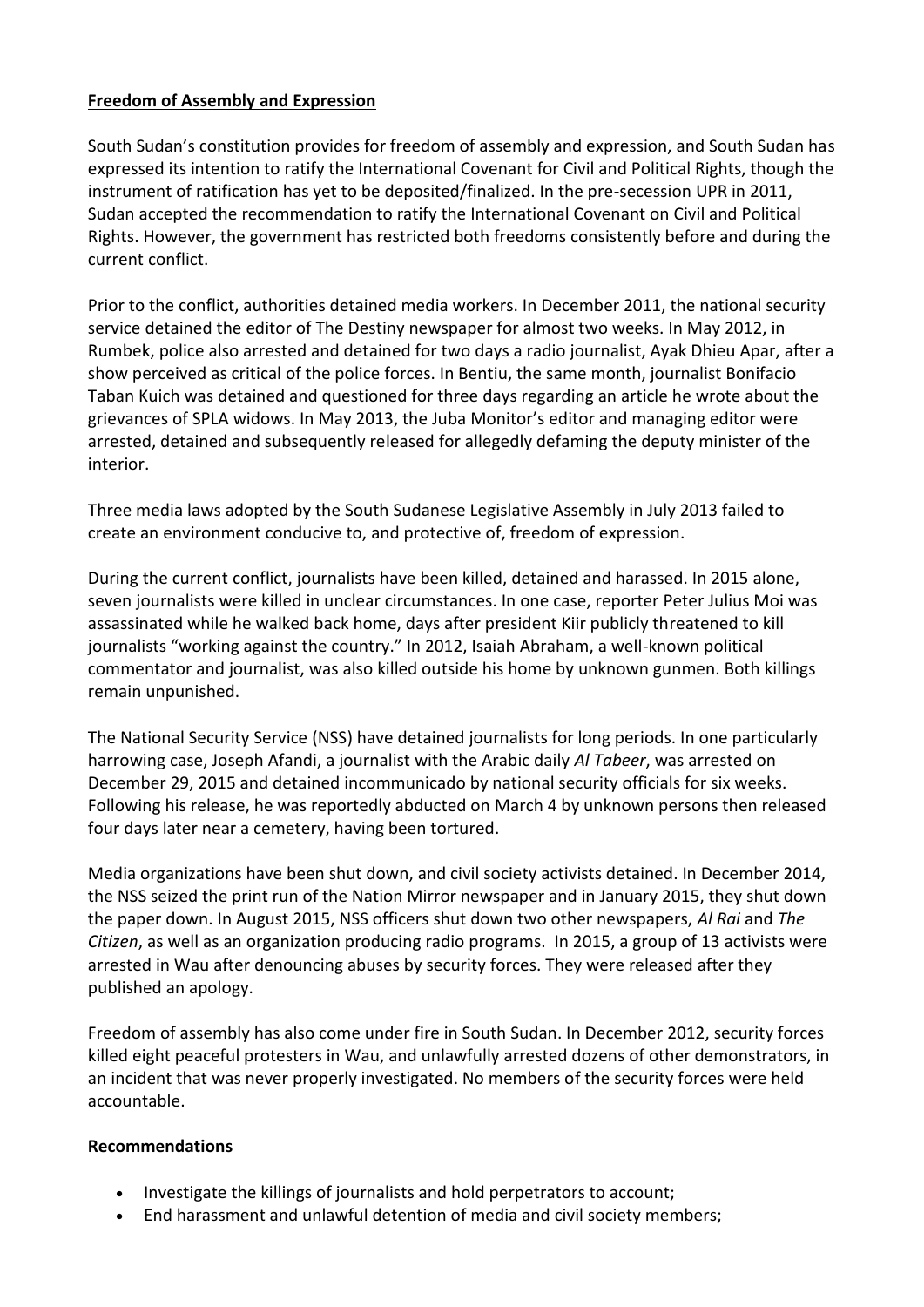- Reform or repeal the National Security Service Act, 2014, which carries provisions used to restrict the rights to freedoms of expression and assembly;
- End unnecessary or excessive force against peaceful protesters; instruct security forces to follow the *UN basic principles on use of force and firearms by law enforcement officials*, in all operations policing public protests or gatherings; hold abusive security forces to account.

## **Arbitrary detentions, ill-treatment and torture**

Since independence, South Sudanese government forces have illegally and arbitrarily detained people. For example, the president replaced the elected governor of Lakes state in January 2013 with a military strongman, Matur Chuot Dhuol, who ordered the army to conduct widespread arrests and detentions of alleged suspects, citing growing criminality. Dozens of men were rounded up and held in military detention for weeks or months, and subjected to severe beatings.

In October 2014, the South Sudan National Legislative Assembly passed the National Security Services Act, which allows security officials to detain people without necessary safeguards and regard for due process rights. The bill also grants the security officers wide powers of surveillance and the authority to search and seize property without clear judicial oversight, and shields them from any criminal liability. Though unsigned by the president, supporters of the bill said it automatically came into force on expiry of the 30-day review period.

Despite becoming a party to the Convention against Torture and Other Cruel, Inhuman or Degrading Treatment or Punishment and its Optional Protocol in 2015, South Sudan's security forces have used torture in the past and continue to do so.

Since the beginning of the conflict in 2013, the NSS has arrested and detained hundreds of men, on the basis of their ethnicity or because of suspected connections to the opposition. Often detained in inhumane conditions, many were beaten and tortured. Military intelligence also detained men and tortured them, including using pliers and suffocating them with a plastic bag or with jets of water directed at their faces. Government forces, Human Rights Watch found, have also been implicated in cases of enforced disappearances and extrajudicial killings.

#### **Recommendations**

- Take all necessary measures, including instructing the police, armed forces and security personnel to end all mistreatment of detainees, making clear that there is never a justifiable reason for mistreatment and anyone who engages in ill-treatment will be held to account and punished;
- Investigate all allegations of torture, ill-treatment, enforced disappearance and death in detention, and promptly take steps to appropriately discipline or prosecute any NSS officials, police, army and other officials responsible for the abuses;
- Release all individuals arbitrarily detained by the National Security Service and Military Intelligence;
- Repeal or reform the National Security Service Act (2014) in line with international human rights norms;
- Allow independent, international experts to conduct regular visits to all places of detention, as per the Convention against Torture and other Cruel, Inhuman or Degrading and Treatment or Punishment and its Optional Protocol, ratified in 2015.